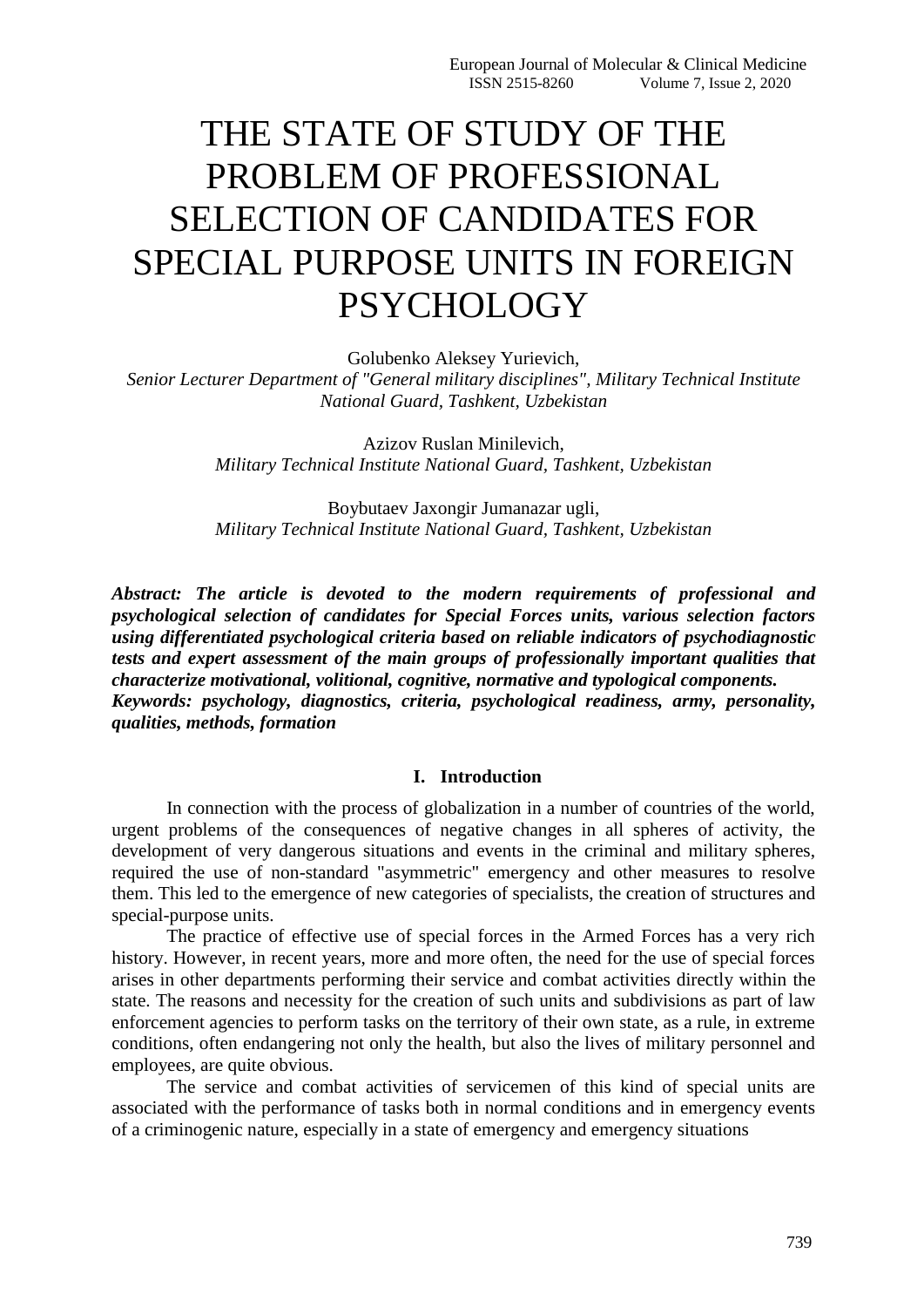## **II. METHOD**

The article uses chronological and systematic periodic data, comparative and quantitative methods. More than ten scientific papers on this topic are used to explain "The state of knowledge of the problem of professional selection of candidates for special purpose units in foreign psychology." In addition, the researcher also used various materials to collect data related to the study.

## **III. DISCUSSION**

In modern conditions, a characteristic feature of the activities of such units is that their participation in ensuring public safety and law and order is carried out in order to prevent and eliminate violations of public order and related other illegal actions not only by persons with a criminal orientation, but also during ordinary »Events. The involvement of the personnel of these units to ensure the order of carrying out "mass" events can cause additional psychological stress if it is necessary to interact with the law-abiding population and the risks of countering it in the event of mass riots.

A distinctive feature of such service in special-purpose units is the increased level of requirements for daily and extreme service-combat activities for the physical, mental and sociopsychological qualities of the body and personality of the candidate at the initial stage of professional selection.

In order to improve the process and system of professional selection of candidates for special purpose units, based on the law enforcement functions assigned to this branch of the Armed Forces, it is advisable to consider the system of professional selection of candidates both for military special units and for law enforcement agencies of leading foreign countries.

Based on the systemic vision of the service and combat activities of the power structures of the Armed Forces, specialists in the field of military psychology do not consider individual servicemen, military collectives or activities, but rely on a holistic study of the "serviceman-environment-activity system".

According to the experience of researching specialists in this field, it becomes obvious that the effectiveness of service and combat activities can be achieved only when the mutual correspondence of the requirements of activities, psychological and personal qualities of servicemen and socio-psychological parameters of the military collective is ensured to the maximum extent.

Professional selection (PO) is a specialized procedure for studying and probabilistic assessment of people's suitability for mastering a specialty, achieving the required level of skill and successfully performing professional duties in typical and specifically difficult conditions. Four components are defined in professional selection: medical, physiological, pedagogical and psychological [1;4].

Thus, in its essence and criteria, the assessment of the effectiveness of professional selection is a socio-economic event, and in terms of methods, it is biomedical and psychological and pedagogical. [2;5].

The essence of the psychological component of software, as well as its theoretical basis, is the diagnosis and prediction of abilities. For this reason, in particular, the concepts of "professional selection" and "psychological selection" are often identified.

It is advisable to consider professional selection as a process and as a system.

The main stages of the psychological selection process are:

- extraction and primary processing of the necessary initial diagnostic information;

- the formulation of forecasts of the possibilities of this professional activity and the assessment of the expected level of suitability of the surveyed;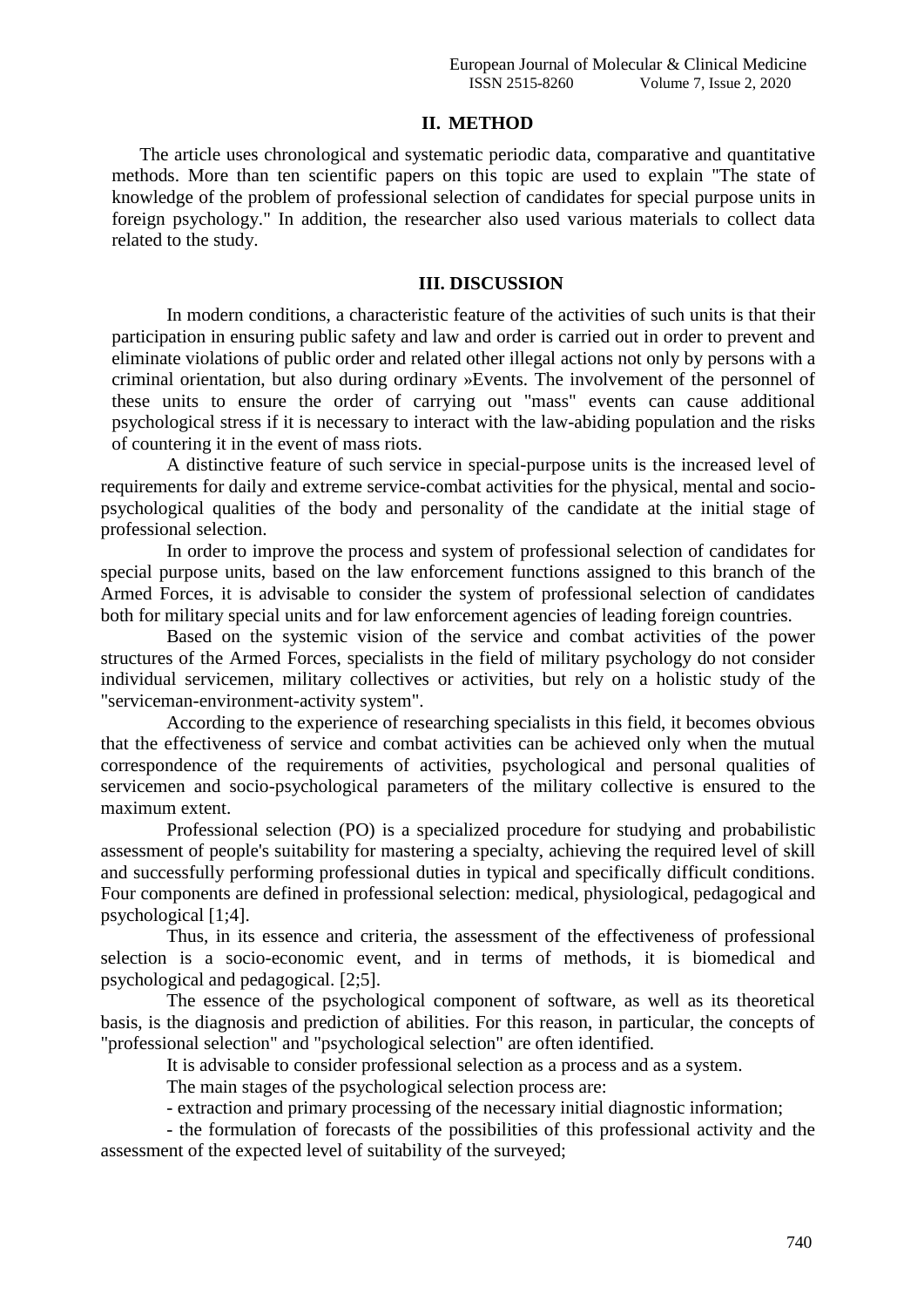- verification of forecasts based on the data of the actual effective activities of the selected persons. The system of psychological selection should include:

- a substantiated and experimentally tested set of social diagnostic techniques, the necessary technical means and a standardized examination procedure;

- methods of generalization, interpretation of the initial diagnostic information and making predictions;

- indicators of professional efficiency and criteria for assessing the success of activities;

- logical and mathematical devices for forecast verification [3].

In recent years, a staggered selection process has been practiced in the United States law enforcement agencies responsible for countering terrorism and protecting public order.

When passing the first stage, illiterate candidates are eliminated. Next, a physical fitness test is carried out, focused on professional activity.

The test reproduces actual situations in which the physical fitness of the candidate is tested to perform future work. For example, pulling a human body dummy on yourself, overcoming obstacles that may arise during the pursuit of a criminal.

The next step is a psychological test, which consists of a number of components. First, cognitive abilities are diagnosed, in particular the level of logical thinking, features of memory, verbal and non-verbal intelligence. Determination of the ability to draw logical conclusions and work in conditions of intellectual overload.

When various professional and diagnostic problems arise at the first stage of decisionmaking, first of all, a "negative" selection of candidates is carried out, that is, the identification of those who are absolutely unsuitable for this work. For this, general dispositive methods are used (for example, a global assessment of intelligence).

For example, the final selection of personnel in specific US police units is carried out taking into account all the specified stages of professional selection. It is interesting that all candidates for work in the police at the final stage of the selection are invited to undergo a polygraph test (lie detector), during which questions are asked about the motives for joining the service, the person's attitude to drugs, alcohol, possible crimes and offenses committed in the past. etc.

According to available data, 25-30% of candidates for police work do not pass the polygraph exam [4;23].

Professional selection of candidates is also organized in stages. To the power ministries and departments of the Russian Federation.

Russian military psychologists A.G. Karayani, Yu.G. Sulimov, it is emphasized that in the Russian military profession, a clear idea has developed that the problem of the correspondence between the individual and the profession can be adequately solved only if the whole complex of requirements is taken into account: the requirements of the individual for activity and, conversely, the requirements of professional activity for the individual. The implementation of this approach in practice is an important condition and prerequisite for improving the entire system of professional training of highly qualified military specialists. [5;83].

In the scientific, practice-oriented literature, in the departmental documents of the Russian Federation on the issues of professional psychological selection, several terms are used to describe the various aspects of the mutual correspondence of personality and activity: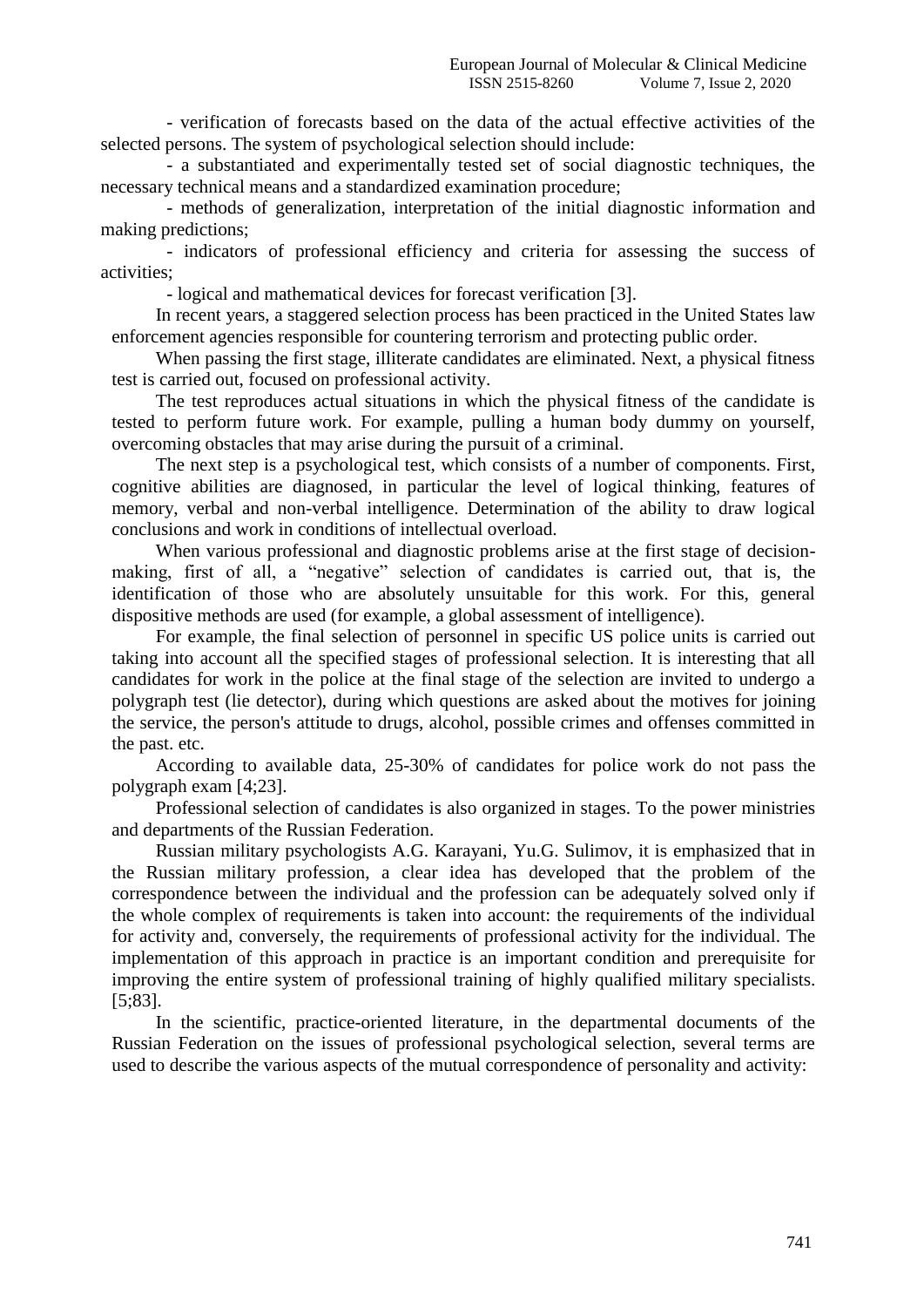

**Scheme.1.1.** The structure of professional competence

V. A. Krutetsky believes that psychological readiness for activity is determined by the presence of appropriate abilities and General psychological conditions necessary for the successful implementation of activities:

- positive attitude to the activity, interest in it;

- the presence of strong-willed qualities - hard work, organization, perseverance;

- feelings of satisfaction from hard work, the presence of other favorable conditions for the performance of work-interest, concentration, good health; knowledge, skills and skills in the relevant field;

- certain individual psychological features in the sensory and mental spheres that meet the requirements of this activity [6;5].

Based on the formulation of the concept of psychological readiness, it is necessary to define it as (motivational sphere of activity).

Professional readiness is traditionally considered as a set of special knowledge, skills, and skills that determine a person's ability to perform a certain professional activity with a certain quality.

Job satisfaction is an emotional and evaluative attitude of a person to the work performed and its conditions (emotional sphere of activity). The totality of the listed qualities and conditions of the serviceman characterize his professional fitness [7;34].

Most often, "professional fitness" means "the degree of compliance of the properties of a particular person with the requirements of the profession, a particular job position". At the same time, it is emphasized that a high degree of fitness is manifested in the high productivity and quality of the labor functions performed by the employee.

The success of circle duties, suitability of a worker may depend on a number of its qualities (ability for professional development, good learning in this professional field, communication, employee loyalty to the organization, discipline, honesty, stability to adverse factors, etc.) and assume a positive attitude of the employee to the profession, to perform the duties, professional environment [8:260]**.**

Question professional fitness, according to a well-known psychologist N. D. Levitova, it becomes relevant: in the selection and selection of personnel (determining the suitability of a candidate for this job); when choosing a profession (determining which profession a person is most suitable for); when training a profession (forming the suitability of a person for this or that job) [9;29].

In particular, N. D. Levitov identifies factors of professional fitness, that is, certain personality characteristics necessary for performing professional activities: ability or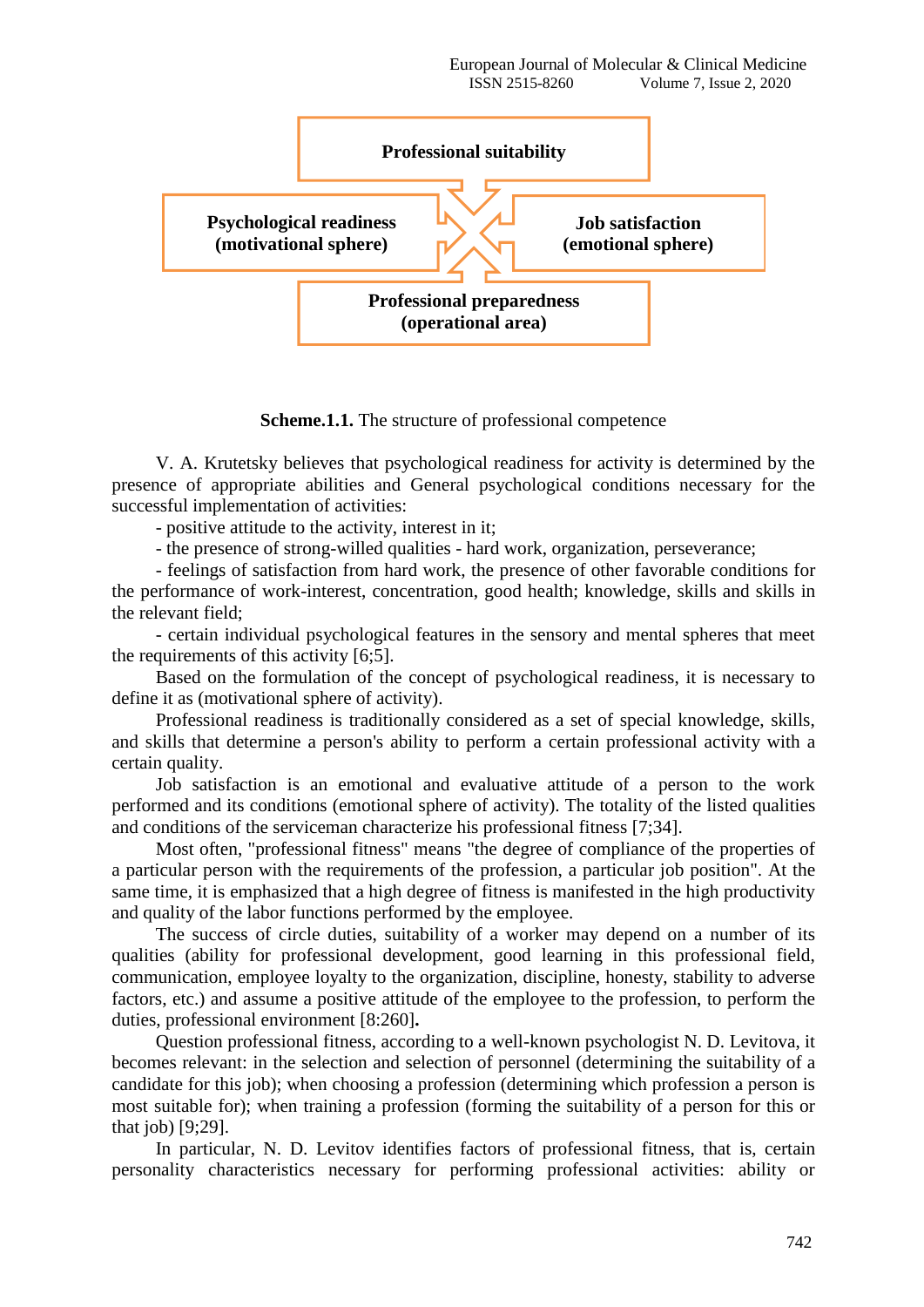predisposition to a particular job. These abilities can be purely physical or mental (memory, reaction, attention, General giftedness, etc.).

The qualities defined by these abilities are called professionally important (significant) qualities;the knowledge, skills and abilities necessary to perform this work, i.e. the necessary professional readiness; the inclination and desire to work, i.e. a certain strong-willed attitude to work.

Motivation, which determines the desire to work, is also of great importance here. In this case, the motives may be of an internal nature (wages, competition, etc.).In order to assess the subjective components of professional fitness, we use a special " FIT " matrix. The task of this matrix is not to divide the best or worst people, but to create conditions for the choice of the military personnel, namely the type of professional activity in which their individual psychological and personal qualities can be realized optimally both for themselves as a specialist and for the military unit as a whole. However, it is necessary to take into account the principle of" presumption " of the suitability of a specialist: a candidate is considered fit for work until proven otherwise.A decision on the unsuitability of a candidate made at any stage usually terminates the further procedure of its examination, that is, each stage of professional selection is independent of the decision on professional suitability.Level of professional aptitude once assessed for a certain candidate, it is not a ground that testifies about the permanent and unshakeable certificate of the eternal compliance of the candidate with a profession. It should be noted that individual psychological personal qualities of the candidate, the content of professional activity and the criteria for its effectiveness are developing phenomena. In modern conditions, inappropriate qualities of a serviceman may be developed or, on the contrary, lost, in accordance with how they may change in relation to it has requirements from the military specialty. Evaluation scales that reflect the candidate's fitness may be adjusted. The aptitude of the candidate's personality and the requirements of the specialty of the chosen profession can influence each other. The formed professional aptitude is also reflected in the external appearance, psychomotor skills, speech and thinking stereotypes, attitudes and value orientations of the candidate's personality. For a number of reasons listed above, the final conclusion it is very difficult to determine the professional suitability of the candidate's personality for the chosen specialty. In this context, it is most appropriate to consider predicting professional fitness.

Thus, it is advisable to consider the professional suitability not as a simple mapping of some properties of the organism to specific demands of the profession, and the result of a certain process, in which psychological qualities of a person, when faced with obstacles imposed by the profession, undergoing a number of changes, one way or another forming the professional type; if the aptitude is viewed as a dynamic category, it is close to the concept of provisoirement [4].

Unfortunately, the possibilities of professional aptitude formation are not always unlimited. Different people have different ways of forming professional aptitude, depending on their compensation capabilities, on the plasticity of their abilities. For this reason, we can only consider the question of professional aptitude of a specific candidate for a specific specialty at a specific time in an adequately objective parameter.As practice shows, not everyone can master some professions, even with a high level of training and motivation. Professional aptitude for such professions can be formed only if certain natural data that are professionally important are available.

Thus, the model of personnel decision - making, based on the results of personnel decisions proposed by specialists in the field of labor psychology, can be considered a very suitable selection procedure for recruitment of candidates for contract service.

It should be noted that when selecting military personnel for contract service, it is advisable to fully use solid experience in the field of personnel management psychology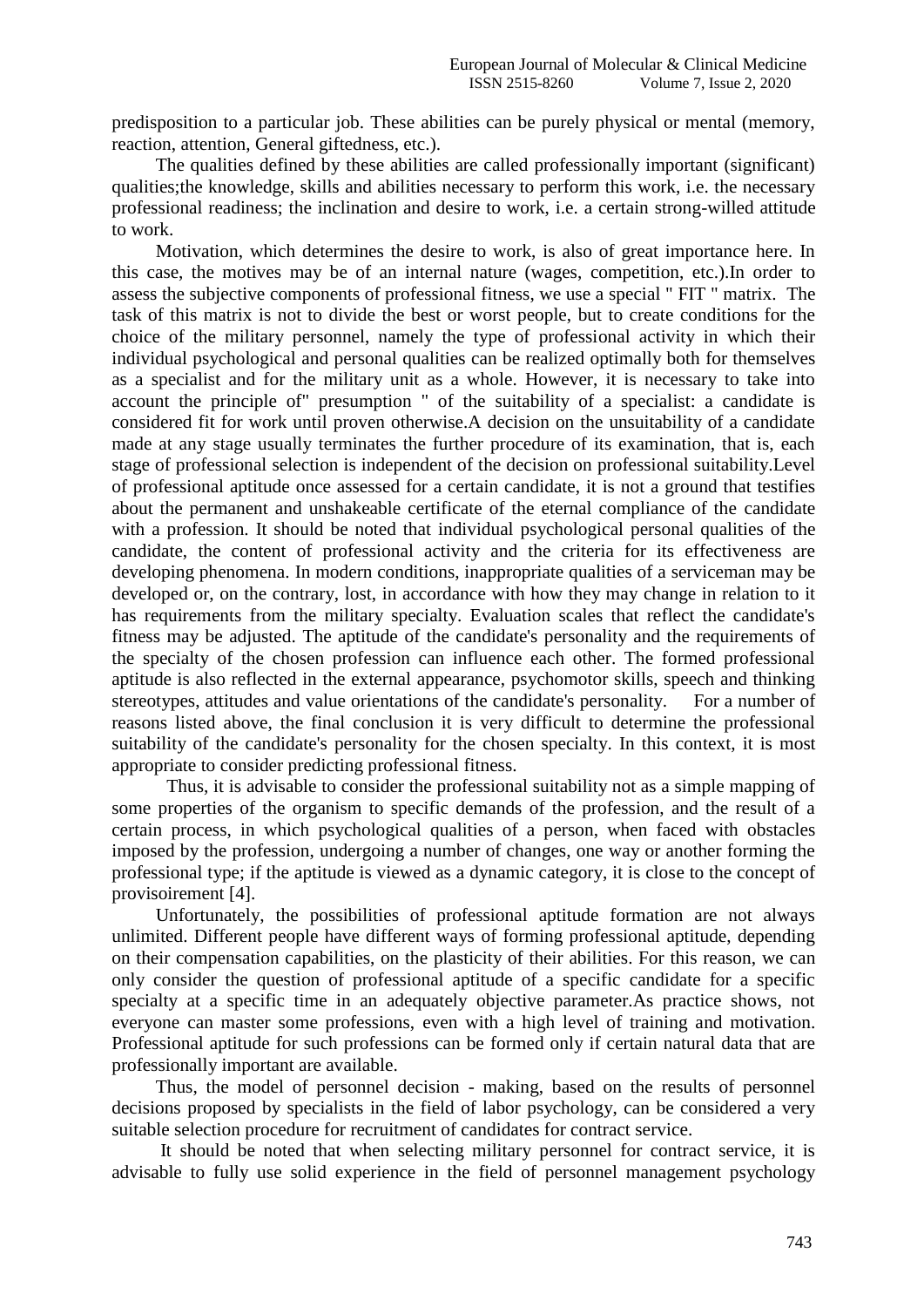[11;45]. The policy of openness at the turn of the XX-XXI centuries in China led to significant changes in the psychological characteristics of a candidate for law enforcement agencies. To the fore came to the fore problems of motivation, responsibility, loyalty, games, drugs and other addictions, communication problems, etc.

Serious changes were taking place in the technologies and techniques of modern warfare. At the same time, the US Armed forces were reviewing the paradigm of psychological selection of personnel. It consisted in a significant increase in attention to noncognitive criteria for evaluating military personnel. All this prompted the Chinese military and political leadership to revolutionize the system of professional psychological selection.

A large-scale project was planned and implemented to create a modern system of professional psychological selection of military personnel for military service. The state has allocated substantial grants, involved the Institute of psychology and other departments of the Chinese Academy of Sciences, hundreds of recruitment agencies, psychologists and medical specialists of the people's liberation army of China (hereinafter-the PLA) in the project. The research was conducted on a large-scale sample (it ranged from 15 to 18 million people) in the PLA, the people's armed militia, and the people's arms departments (similar to our own, the Department of defense) at the provincial and County levels.

The content, standards and methods of psychological selection were revised, updated, optimized and passed the state assessment.

Specialists of the PLA Military medical Academy have developed and tested a method of psychophysical computer diagnostics.

This technique allows us to effectively identify psychosomatic and other disorders in personal behavior, communication problems, gaming, drug and other addictions, as well as various chronic diseases. It quite clearly defines the professional suitability and career orientation of the candidate, including the degree of his mental development and the state of a number of important functions (perception, attention, memory, the ability to operate with spatial representations, logical thinking). The program independently determines specific elements (tests or tasks) and the order of presentation of diagnostic material to the subject, analyzes the nature of his answers, limits the presentation of questions that received average answers, and details the analysis of the most pronounced responses. This makes it possible to study more deeply the most important and pronounced psychological qualities of PLA soldiers. [13;10].

Chinese psychologists are actively working to develop their own methods of psychological assessment and to adapt American diagnostic methods to the tasks of psychological selection in the army. So, in 2006, Chinese experts studied the methodological means of psychological selection of cadets of the Military Academy [14;21].

In 2016, we conducted a psychometric assessment of the Connor-Davidson elasticity scale in the interests of its use in the selection system of Chinese military personnel [15;41].

Of the countries of the NATO military bloc, the most prepared formations of the special operations forces of the MTR are the United States, great Britain and Germany. So, it would be logical to consider the process of recruiting special forces in these countries.

 Selection to the US MTR is made exclusively on a voluntary basis and only from American citizens. At the same time, volunteers can be exclusively male persons who have a military rank not lower than a Sergeant of the 1st class, do not have restrictions for extending the service period and do not have a criminal record during the last contract. A future cadet, before writing a report on the desire to serve in the MTR forces, must pass a course of parachute training. In addition, the following requirements are imposed on volunteers: at least 2 years of service in the armed forces, have a full twelve-year course of secondary school education, a high IQ (at least 110 points or 100 points if the candidate is fluent in a foreign language), get access to work with secret documents. In addition, future candidates undergo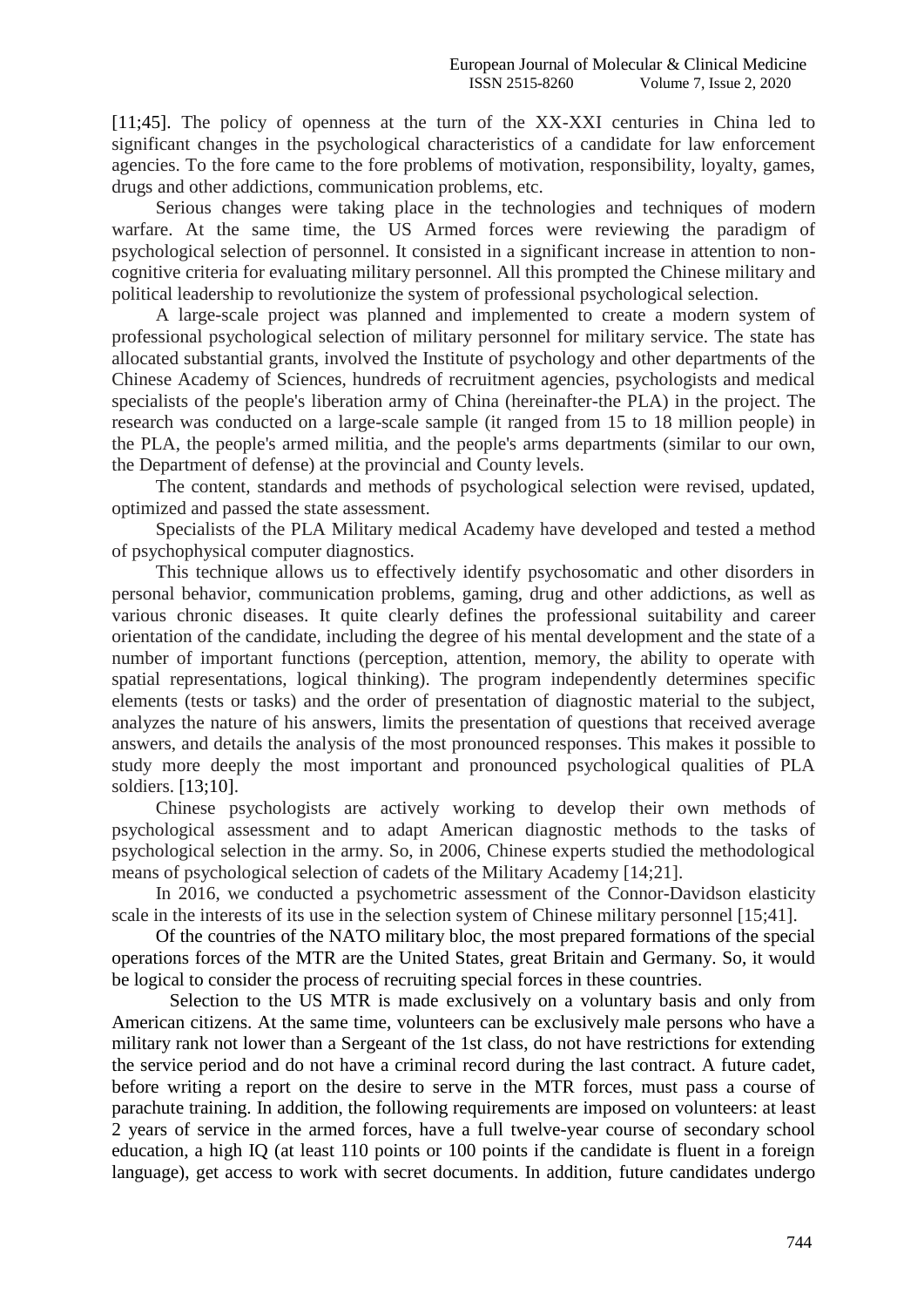an initial physical training check - they must swim 50 meters in their uniforms and shoes, do 52 push-UPS in 2 minutes, and 62

Today, the British army has three special forces regiments (the 21st, 22nd and 23rd). the 22nd regiment is fully manned, while the 21st and 23rd are cadreed and part of the territorial army. Recruitment to the SAS is also carried out on a voluntary basis from members of all types and branches of the armed forces of the country, including female soldiers. In addition, there is a practice of recruiting groups of military personnel of the Kingdom of Nepal. Volunteers who have decided to serve in the SSO units must have a fairly serious motive for serving in the SAS and the corresponding moral and psychological endurance, their health condition must meet the increased medical requirements, in addition, they must be in good physical shape, be able to study the disciplines of combat training, initiative and self-confidence, as well as have the skills of being in long-term isolation and working in a small team. The age restrictions are The British SAS uses the most impressive selection tests that exist in the world to test its candidates. They were specially designed in such a way as to test the candidate's physical and moral fitness as much as possible, to bring the recruit to the point of complete exhaustion, since this is the only way to determine whether any candidate is suitable for service in the SAS. The selection process is designed so that those who are not suitable are eliminated as soon as as possible.

 The pre-selection course lasts for 4 weeks and consists of several marches, during which candidates for special forces must show their good physical endurance, ability to accurately navigate the terrain, ingenuity and perseverance in achieving the goal.

Before the exams begin, candidates are given a week to gather their strength and prepare for the tests. Therefore, during the 1st week, military personnel pay increased attention to training crosses, increasing their distance every day. Then all candidates pass a medical Commission and pass a physical fitness test: a normal combined arms test, which includes a group March with a full spread over a distance of 2.5 km (the time spent is no more than 13 minutes) and a single cross over the same distance (no more than 11.5 minutes).

Those who do not pass the medical examination or do not meet the standard, will not be allowed to further tests. Then, after receiving weapons, uniforms and equipment, candidates are sent to the training base of the training center in the mountains of South Wales, where they pass the entire selection course.

The first three weeks are called adaptation, and the fourth — control, while for candidates from among the officers, the control is the third week, and during the fourth ("officer week"), their abilities as leaders are tested. In total, about 200 people apply for each selection course, and 140-150 military personnel are selected. The dropout rate at all stages reaches 90%, i.e. 12-15 people, including officers, are selected and sent for basic training every year. As a positive aspect of the selection course for the English SAS, it should be noted its simplicity, it does not require significant financial expenses and the use of a large number of personnel. Physical activity allows you to select the most worthy for further service in the SAS. Candidates who successfully complete the selection course are sent to the training center for basic training, where they will face even more difficult tasks.

The techniques and tools that SAS uses in these trials are mostly classified, but it is well known that this process is physically and mentally exhausting. However, it makes it possible to identify the internal weaknesses of the candidate. Of course, no physical torture is used here, but at the same time tricks bordering on real mental torture are used in excess. Experienced investigators and instructors do everything to bring the recruit out of a state of psychological balance and break it, without even touching it with a finger. Not infrequently they use such methods: place the "prisoner" near the source of white noise, which, due to the sufficient strength of the sound, can destroy the metal, handcuff him to the rails of the railway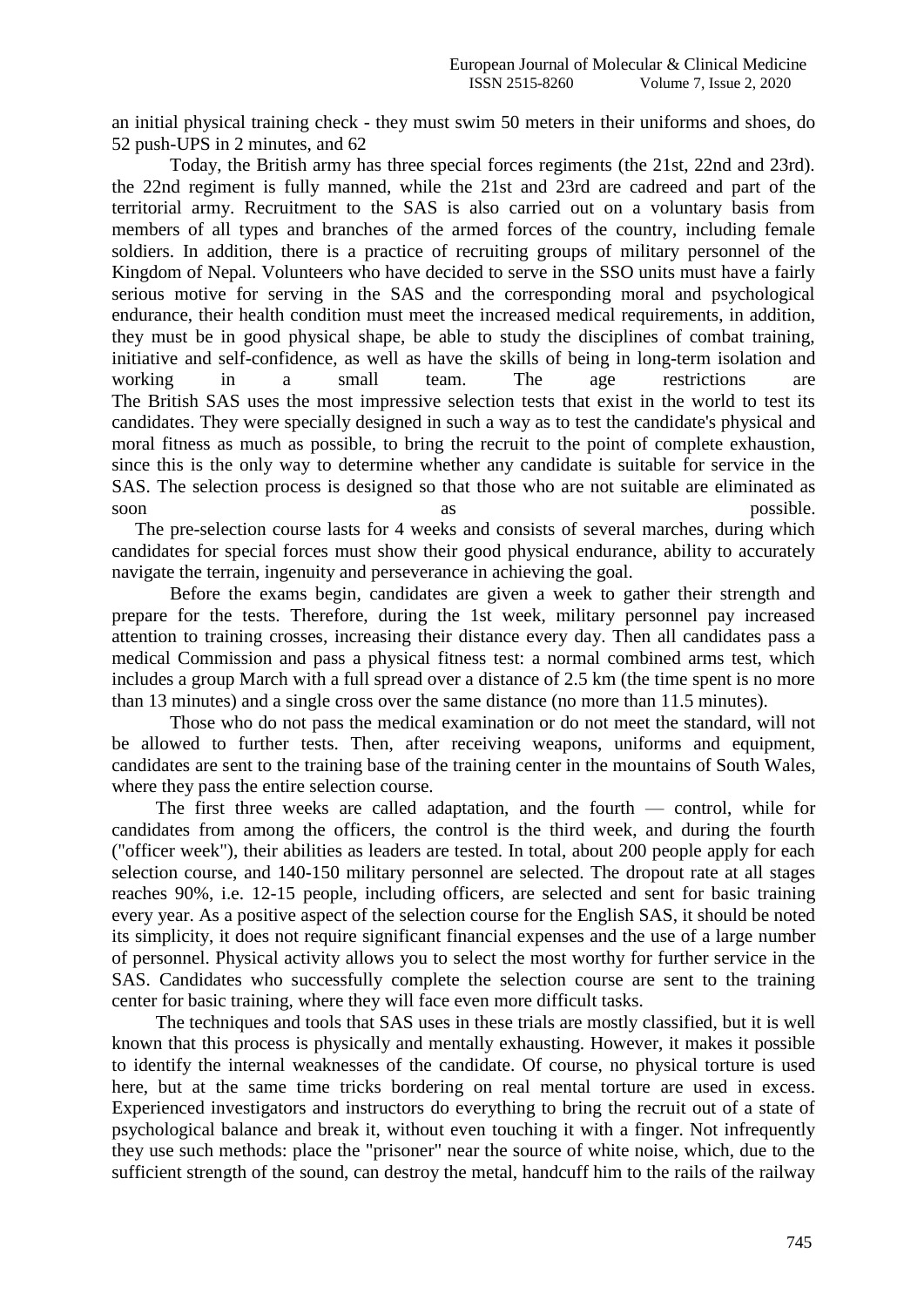track used, pour gasoline on the cadet, leaving an open hearth, etc. Those who have passed the tests, pass tests on the passed disciplines.

At the end of the basic training course, servicemen are assigned to one of the platoons of the SAS company. Regardless of previous rank, all recruits to SAS receive the rank of private, although they receive monetary support at the level of their previous salary. Despite the fact that they are enrolled in the CAS, the entire 1st year is considered a probationary period for candidates, during which they can be fired or leave at will at any time. During a 12 month probationary period, they undergo additional, in-depth training in their specialty in the group and in platoon specialization (parachute, landing, mobile, mountain).The selection of military personnel in the MTR of the German land forces-Kommando Spezialkrafte (KSK) is carried out from among the personnel of the Bundeswehr. The age of the candidate must not exceed 27 years for officers and for non-commissioned officers-32 years. The age limit of service in the KSK is 38 years old. The selection stage and basic training course for KSK candidates lasts three months and is based on the methods of the British SAS and the American Delta group.

After completing the three-month basic course, soldiers are sent to KSK special forces units for a three-year special training course. There is no such long-term training program in any special forces in the world. It includes reconnaissance and sabotage, shooting, paratrooper and medical training, communications training, as well as training in mountain and winter conditions at the training center. During the three-year period of training, the cadet mainly gets the opportunity to thoroughly study several military specialties. CSR personnel undergo training and exchange experience in the anti-terrorist group of the German border guard-Grenzschutzgruppe-9, as well as in NATO training centers for training commandos and special operations units of other countries. Only after successful completion of a three-year course of special training, the personnel of the German special forces are given the status "ready for battle".

 As part of the French national gendarmerie, GIGN has military status, but will perform police duties. This means that GIGN tasks are broader than those of SAS, for example. Gendarmerie operatives have solid legal training and are trained to negotiate.

Among the tasks are the arrest of armed criminals, in particular when taking hostages, the fight against terrorism and hijacking aircraft, and the elimination of riots in prisons. This unit is assigned to perform tasks outside of France (for example, the release of hostages abroad) [16:13]. The complexity of tasks solved by GIGN affects the organization of management and interaction of its units and soldiers. Thus, the commander in the course of an operation avoids operational directives and gives complete freedom in the performance of tasks to his two deputies and group commanders. Every soldier that is part of the sub-groups order of battle, clearly knows its responsibilities; the younger recruits experienced officers use based on their experience. Among the features of the work of GIGN fighters during operations is the use of gestures for communication and a complete refusal of verbal communication during this period. Special attention is paid to reviewing the operation and exchanging impressions after completing the task. During this process, everyone analyzes their thoughts and. GIGN is divided into teams that include an administrative group, four task forces of twenty operatives, an operational support unit that includes negotiators, scouts, signallers, snipers, dog handlers, and special vehicles for transporting detainees. A special equipment group equips the unit with high-tech equipment[4]. All members receive training that includes shooting, including from the air and military equipment. Members of GIGN are rightly considered one of the best shooters in the world. It is for this reason that many similar units have experience exchange programs with the GIGN. The mental capacity and selfcontrol developed by employees complement physical strength.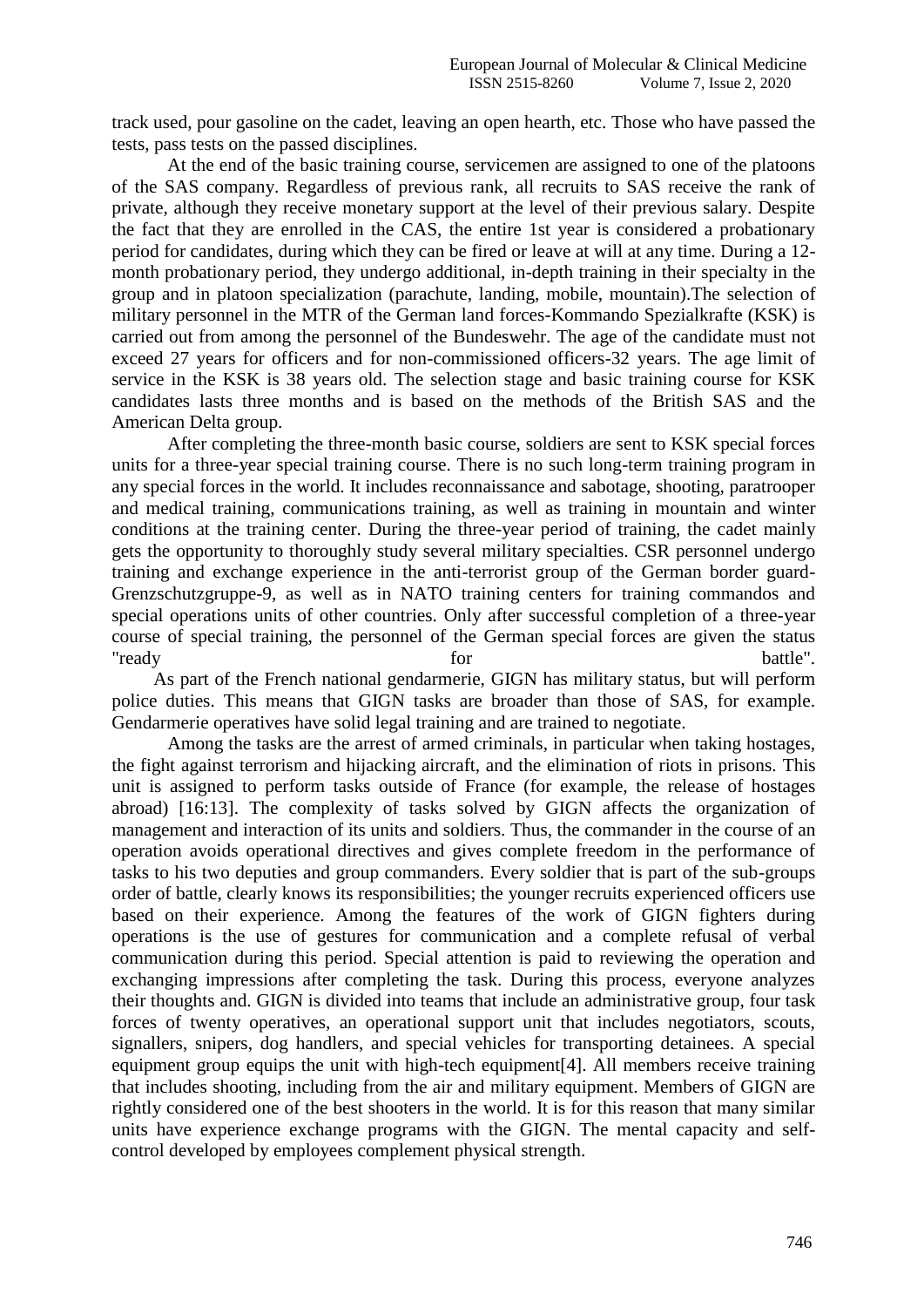It usually takes three years to turn a green recruit into a fully trained GIGN gendarme. Any gendarme under the age of 32 who wishes to serve in a GIGN unit must have served for at least five years in other units of the national gendarmerie corps. Preference is given to people from the paratrooper squadron and prison riot control units. GIGN Has officers who are responsible for selecting candidates while they are still serving in other divisions of the corps. A dossier is collected for the candidate, his personal file is studied, and interviews are conducted with the commanders of the soldier under study. Only after that, they are offered to pass the selection to the group. In the unit, it is welcome when the soldiers themselves invite their comrades to serve.

However, everything begins only after the permission is received from the commander of the gendarmes corps and the annual spring check is passed.

### **Conclusion**

Thus, the socio-psychological conditions influence initiation for cohesion are: modeling of the prototype of professional activities in the testing process, providing the individual opportunities for self-realization and professional self-presentation, development, and change ideas about themselves and the professional environment; dive initiated in a situation with prosterous impact, contributing to the realization of professional and group identity and certainty; the group interaction, having developed professional-group identity, with the person being initiated, ensuring that cognitive and transformative activities in the content of initiation; the introduction of elements of ritualization of professional conduct of personnel, are making the recognition by others of the content of a professional presentation and personality. In the structure of service and professional tasks that are performed by various divisions of many States, a special role belongs to special units - special forces And special rapid response units. The professional activity of the personnel of these units is characterized by the impact of a significant number of stressful psychotraumatic factors, often occurring in extreme conditions. The staff of these units are involved in liquidation of consequences of emergency situations, providing law and order, personal and property security of citizens. Service in these divisions requires a lot of effort and dedication from the personnel, is associated with the need to resist crime, which has a high level of aggression and a variety of forms of its manifestation. The specifics of carrying out daily service by employees of special divisions is the need to perform official and professional duties in conditions of extremely high neuropsychological and physical loads

#### **References:**

- [1] Brief psychological dictionary. M. Politizdat, 1985. 372 p.
- [2] Rubinstein S. L. Problems of General psychology, Moscow, 1976, p. 535.
- [3] Chijov N. A. Personnel technologies.-M .: Exam, 2000.- 351 p.
- [4] Website. Yurpsi. Barko V.I. Professional selection to the internal affairs bodies (psychological aspect). Kiev, 2002. - 9-35 p.
- [5] Karayani A.G., Sulimova Yu.G. "Military Professiology": textbook. M., 2004. 83, 170 p.
- [6] Krutetskiy V.A.,"Fundamentals of educational psychology": textbook. Moscow: Education, 1972. -21 p.
- [7] Kariani A.G. Military psychology. Part 2. Textbook and workshop. Yurayt. Moscow. 2019. - 263 p.
- [8] Klimov EA, Noskova OG, Solntseva OG, "Psychology of labor, engineering psychology and ergonomics": a textbook. M., 2015.260, 262s .;
- [9] Levitov ND, "Psychology of Labor" textbook. M., 1963. -167 p.